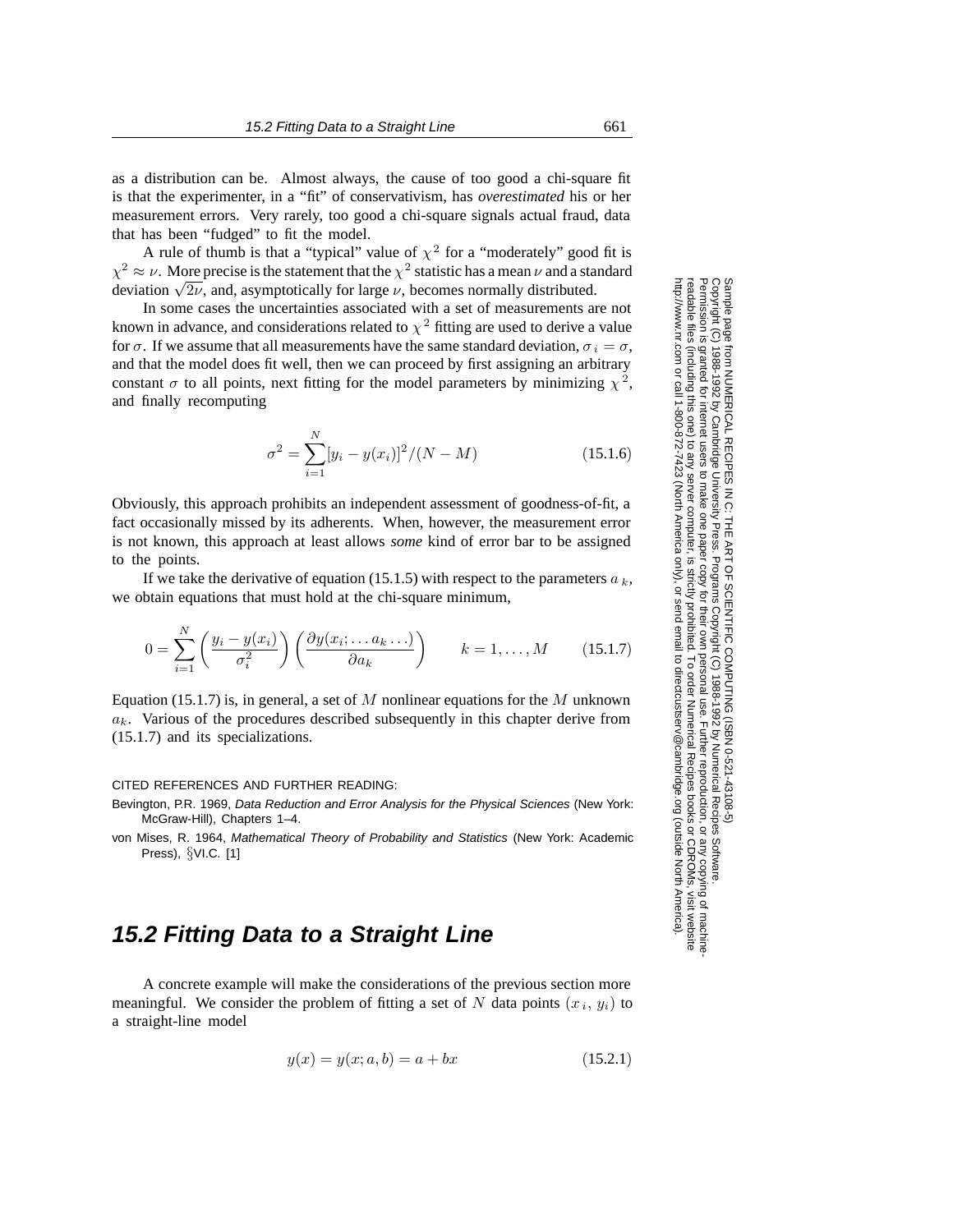This problem is often called *linear regression*, a terminology that originated, long ago, in the social sciences. We assume that the uncertainty  $\sigma_i$  associated with each measurement  $y_i$  is known, and that the  $x_i$ 's (values of the dependent variable) are known exactly.

To measure how well the model agrees with the data, we use the chi-square merit function (15.1.5), which in this case is

$$
\chi^{2}(a,b) = \sum_{i=1}^{N} \left( \frac{y_i - a - bx_i}{\sigma_i} \right)^2
$$
 (15.2.2)

If the measurement errors are normally distributed, then this merit function will give maximum likelihood parameter estimations of  $a$  and  $b$ ; if the errors are not normally distributed, then the estimations are not maximum likelihood, but may still be useful in a practical sense. In §15.7, we will treat the case where outlier points are so numerous as to render the  $\chi^2$  merit function useless.

Equation (15.2.2) is minimized to determine  $a$  and  $b$ . At its minimum, derivatives of  $\chi^2(a, b)$  with respect to a, b vanish.

$$
0 = \frac{\partial \chi^2}{\partial a} = -2 \sum_{i=1}^{N} \frac{y_i - a - bx_i}{\sigma_i^2}
$$
  
\n
$$
0 = \frac{\partial \chi^2}{\partial b} = -2 \sum_{i=1}^{N} \frac{x_i (y_i - a - bx_i)}{\sigma_i^2}
$$
\n(15.2.3)

These conditions can be rewritten in a convenient form if we define the following sums:

$$
S \equiv \sum_{i=1}^{N} \frac{1}{\sigma_i^2} \quad S_x \equiv \sum_{i=1}^{N} \frac{x_i}{\sigma_i^2} \quad S_y \equiv \sum_{i=1}^{N} \frac{y_i}{\sigma_i^2}
$$
  

$$
S_{xx} \equiv \sum_{i=1}^{N} \frac{x_i^2}{\sigma_i^2} \quad S_{xy} \equiv \sum_{i=1}^{N} \frac{x_i y_i}{\sigma_i^2}
$$
(15.2.4)

With these definitions (15.2.3) becomes

$$
aS + bS_x = S_y
$$

$$
aS_x + bS_{xx} = S_{xy} \tag{15.2.5}
$$

The solution of these two equations in two unknowns is calculated as

$$
\Delta \equiv SS_{xx} - (S_x)^2
$$
  
\n
$$
a = \frac{S_{xx}S_y - S_xS_{xy}}{\Delta}
$$
  
\n
$$
b = \frac{SS_{xy} - S_xS_y}{\Delta}
$$
\n(15.2.6)

Equation (15.2.6) gives the solution for the best-fit model parameters  $a$  and  $b$ .

Sample page t<br>Copyright (C) Copyright (C) 1988-1992 by Cambridge University Press.Sample page from NUMERICAL RECIPES IN C: THE ART OF SCIENTIFIC COMPUTING (ISBN 0-521-43108-5) http://www.nr.com or call 1-800-872-7423 (North America only),readable files (including this one) to any serverPermission is granted for internet users to make one paper copy for their own personal use. Further reproduction, or any copyin irom NUMERICAL RECIPES IN C. THE ART OF SCIENTIFIC COMPUTING (18BN 0-531-43108-6) 1988-1992 by Cambridge University Press. Programs Copyright (C) 1988-1992 by Numerical Recipes Software computer, is strictly prohibited. To order Numerical Recipes booksPrograms Copyright (C) 1988-1992 by Numerical Recipes Software. or send email to directcustserv@cambridge.org (outside North America). or CDROMs, visit website g of machine-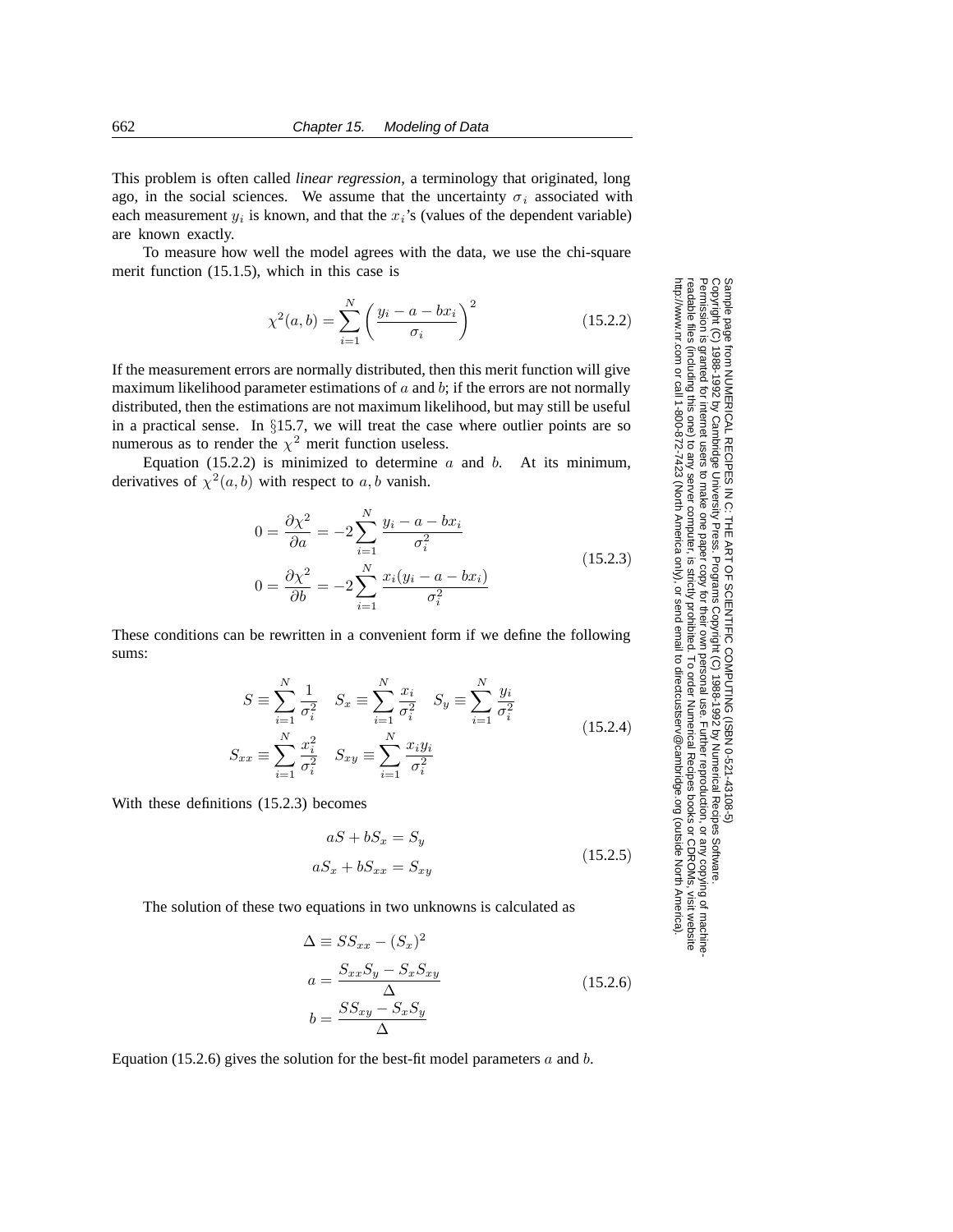We are not done, however. We must estimate the probable uncertainties in the estimates of  $a$  and  $b$ , since obviously the measurement errors in the data must introduce some uncertainty in the determination of those parameters. If the data are independent, then each contributes its own bit of uncertainty to the parameters. Consideration of propagation of errors shows that the variance  $\sigma_f^2$  in the value of any function will be

$$
\sigma_f^2 = \sum_{i=1}^N \sigma_i^2 \left(\frac{\partial f}{\partial y_i}\right)^2 \tag{15.2.7}
$$

For the straight line, the derivatives of  $a$  and  $b$  with respect to  $y_i$  can be directly evaluated from the solution:

$$
\frac{\partial a}{\partial y_i} = \frac{S_{xx} - S_x x_i}{\sigma_i^2 \Delta}
$$
\n
$$
\frac{\partial b}{\partial y_i} = \frac{S x_i - S_x}{\sigma_i^2 \Delta}
$$
\n(15.2.8)

Summing over the points as in (15.2.7), we get

$$
\sigma_a^2 = S_{xx}/\Delta
$$
  
\n
$$
\sigma_b^2 = S/\Delta
$$
\n(15.2.9)

which are the variances in the estimates of  $a$  and  $b$ , respectively. We will see in §15.6 that an additional number is also needed to characterize properly the probable uncertainty of the parameter estimation. That number is the *covariance* of a and b, and (as we will see below) is given by

$$
Cov(a, b) = -S_x/\Delta \qquad (15.2.10)
$$

The coefficient of correlation between the uncertainty in  $\alpha$  and the uncertainty in b, which is a number between  $-1$  and 1, follows from (15.2.10) (compare equation 14.5.1),

$$
r_{ab} = \frac{-S_x}{\sqrt{SS_{xx}}}
$$
\n(15.2.11)

A positive value of r*ab* indicates that the errors in a and b are likely to have the same sign, while a negative value indicates the errors are anticorrelated, likely to have opposite signs.

We are *still* not done. We must estimate the goodness-of-fit of the data to the model. Absent this estimate, we have not the slightest indication that the parameters  $a$  and  $b$  in the model have any meaning at all! The probability  $Q$  that a value of chi-square as *poor* as the value (15.2.2) should occur by chance is

$$
Q = \text{gamma}\left(\frac{N-2}{2}, \frac{\chi^2}{2}\right) \tag{15.2.12}
$$

Permission is granted for internet users to make one paper copy for their own personal use. Further reproduction, or any copyin Copyright (C) 1988-1992 by Cambridge University Press.3ample page from NUMERICAL RECIPES IN C: THE ART OF SCIENTIFIC COMPUTING (ISBN 0-521-43108-5)<br>Copyright (C) 1988-1992 by Cambridge University Press. Programs Copyright (C) 1988-1992 by Numerical Recipes Software. Programs Copyright (C) 1988-1992 by Numerical Recipes Software. Sample page from NUMERICAL RECIPES IN C: THE ART OF SCIENTIFIC COMPUTING (ISBN 0-521-43108-5) g of machinereadable files (including this one) to any servercomputer, is strictly prohibited. To order Numerical Recipes booksor CDROMs, visit website http://www.nr.com or call 1-800-872-7423 (North America only),or send email to directcustserv@cambridge.org (outside North America).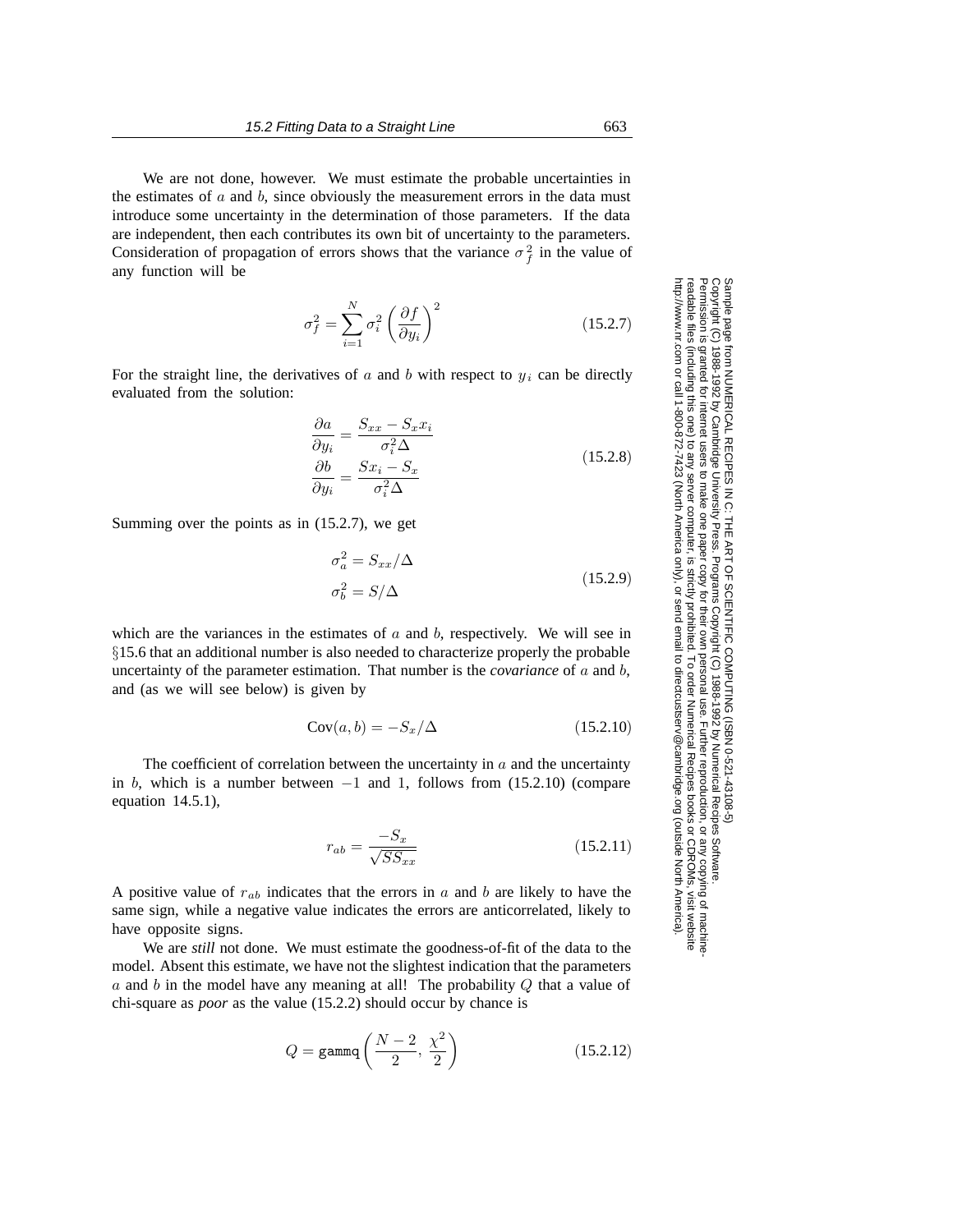Here gammq is our routine for the incomplete gamma function  $Q(a, x)$ , §6.2. If Q is larger than, say, 0.1, then the goodness-of-fit is believable. If it is larger than, say, 0.001, then the fit *may* be acceptable if the errors are nonnormal or have been moderately underestimated. If Q is less than 0.001 then the model and/or estimation procedure can rightly be called into question. In this latter case, turn to §15.7 to proceed further.

If you do not know the individual measurement errors of the points  $\sigma_i$ , and are proceeding (dangerously) to use equation (15.1.6) for estimating these errors, then here is the procedure for estimating the probable uncertainties of the parameters a and b: Set  $\sigma_i \equiv 1$  in all equations through (15.2.6), and multiply  $\sigma_a$  and  $\sigma_b$ , as obtained from equation (15.2.9), by the additional factor  $\sqrt{\chi^2/(N-2)}$ , where  $\chi^2$ is computed by  $(15.2.2)$  using the fitted parameters  $a$  and  $b$ . As discussed above, this procedure is equivalent to *assuming* a good fit, so you get no independent goodness-of-fit probability Q.

In §14.5 we promised a relation between the linear correlation coefficient r (equation 14.5.1) and a goodness-of-fit measure,  $\chi^2$  (equation 15.2.2). For unweighted data (all  $\sigma_i = 1$ ), that relation is

$$
\chi^2 = (1 - r^2) \text{NVar}(y_1 \dots y_N) \tag{15.2.13}
$$

where

NVar 
$$
(y_1 \dots y_N)
$$
  $\equiv \sum_{i=1}^{N} (y_i - \overline{y})^2$  (15.2.14)

Permission is granted for internet users to make one paper copy for their own personal use. Further reproduction, or any copyin

computer, is strictly prohibited. To order Numerical Recipes books

or send email to directcustserv@cambridge.org (outside North America).

from NUMERICAL RECIPES IN C. THE ART OF SCIENTIFIC COMPUTING (ISBN 0-521-43108-5)<br>1988-1992 by Cambridge University Press. Programs Copyright (C) 1988-1992 by Numerical Recipes Software

Sample page from NUMERICAL RECIPES IN C: THE ART OF SCIENTIFIC COMPUTING (ISBN 0-521-43108-5)

Programs Copyright (C) 1988-1992 by Numerical Recipes Software.

g of machine-

or CDROMs, visit website

Copyright (C) 1988-1992 by Cambridge University Press.

Sample page 1<br>Copyright (C)<br>Permission is

readable files (including this one) to any server

http://www.nr.com or call 1-800-872-7423 (North America only),

For data with varying weights  $\sigma_i$ , the above equations remain valid if the sums in equation (14.5.1) are weighted by  $1/\sigma_i^2$ .

The following function, fit, carries out exactly the operations that we have discussed. When the weights  $\sigma$  are known in advance, the calculations exactly correspond to the formulas above. However, when weights  $\sigma$  are unavailable, the routine *assumes* equal values of  $\sigma$  for each point and *assumes* a good fit, as discussed in §15.1.

The formulas (15.2.6) are susceptible to roundoff error. Accordingly, we rewrite them as follows: Define

$$
t_i = \frac{1}{\sigma_i} \left( x_i - \frac{S_x}{S} \right), \qquad i = 1, 2, ..., N
$$
 (15.2.15)

and

$$
S_{tt} = \sum_{i=1}^{N} t_i^2
$$
 (15.2.16)

Then, as you can verify by direct substitution,

$$
b = \frac{1}{S_{tt}} \sum_{i=1}^{N} \frac{t_i y_i}{\sigma_i}
$$
 (15.2.17)

$$
a = \frac{S_y - S_x b}{S}
$$
 (15.2.18)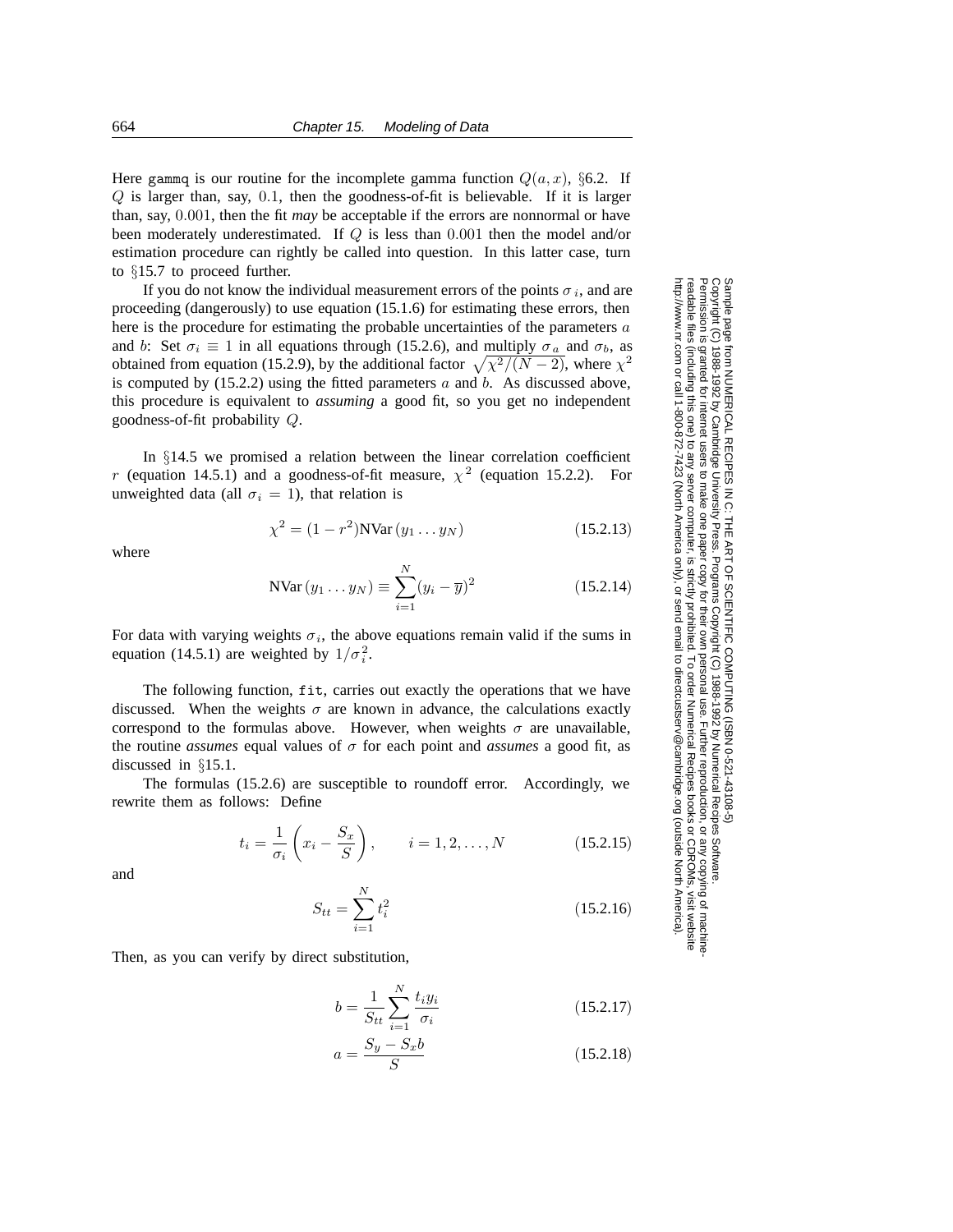$$
\sigma_a^2 = \frac{1}{S} \left( 1 + \frac{S_x^2}{SS_{tt}} \right) \tag{15.2.19}
$$

$$
\sigma_b^2 = \frac{1}{S_{tt}}
$$

$$
Cov(a, b) = -\frac{S_x}{SS_{tt}}\tag{15.2.21}
$$

$$
r_{ab} = \frac{\text{Cov}(a, b)}{\sigma_a \sigma_b} \tag{15.2.22}
$$

#include <math.h> #include "nrutil.h"

void fit(float x[], float y[], int ndata, float sig[], int mwt, float \*a, float \*b, float \*siga, float \*sigb, float \*chi2, float \*q)

Given a set of data points  $x[1..ndata]$ ,  $y[1..ndata]$  with individual standard deviations sig[1..ndata], fit them to a straight line  $y = a + bx$  by minimizing  $\chi^2$ . Returned are a,b and their respective probable uncertainties siga and sigb, the chi-square chi2, and the goodness-of-fit probability  ${\tt q}$  (that the fit would have  $\chi^2$  this large or larger). If  ${\tt mwt=0}$  on input, then the standard deviations are assumed to be unavailable: q is returned as 1.0 and the normalization of chi2 is to unit standard deviation on all points. {

```
float gammq(float a, float x);
int i;
float wt,t,sxoss,sx=0.0,sy=0.0,st2=0.0,ss,sigdat;
*b=0.0;<br>if (mwt) {
                                                     Accumulate sums
    ss=0.0;
    for (i=1; i \leq n \text{data}; i++) { ...with weights
       wt=1.0/SQR(sig[i]);
        ss += wt;
        sx += x[i]*wt;sy := y[i]*wt;}
} else {
    for (i=1; i \leq n \text{data}; i++) { ...or without weights.
       sx := x[i];sy += y[i];
    }
    ss=ndata;
}
sxoss=sx/ss;
if (mwt) {
    for (i=1; i \leq = 0 \text{ data}; i++) {
        t=(x[i]-sxoss)/sig[i];
        st2 += t*t;
        *b += t*y[i]/sig[i];}
} else {
   for (i=1; i \leq -ndata; i++) {
        t=x[i]-sxoss;
        st2 += t*t:
        *b += t*y[i];
    }
}<br>*b /= st2;
                                                     Solve for a, b, \sigma_a, and \sigma_b.
*a=(sy-sx*(*b))/ss;*siga=sqrt((1.0+sx*sx/(ss*st2))/ss);
*sigb=sqrt(1.0/st2);
```
Permission is granted for internet users to make one paper copy for their own personal use. Further reproduction, or any copyin Copyright (C) 1988-1992 by Cambridge University Press.Programs Copyright (C) 1988-1992 by Numerical Recipes Software. Sample page from NUMERICAL RECIPES IN C: THE ART OF SCIENTIFIC COMPUTING (ISBN 0-521-43108-5) g of machinereadable files (including this one) to any servercomputer, is strictly prohibited. To order Numerical Recipes booksor CDROMs, visit website http://www.nr.com or call 1-800-872-7423 (North America only),or send email to directcustserv@cambridge.org (outside North America).

 $(15.2.20)$